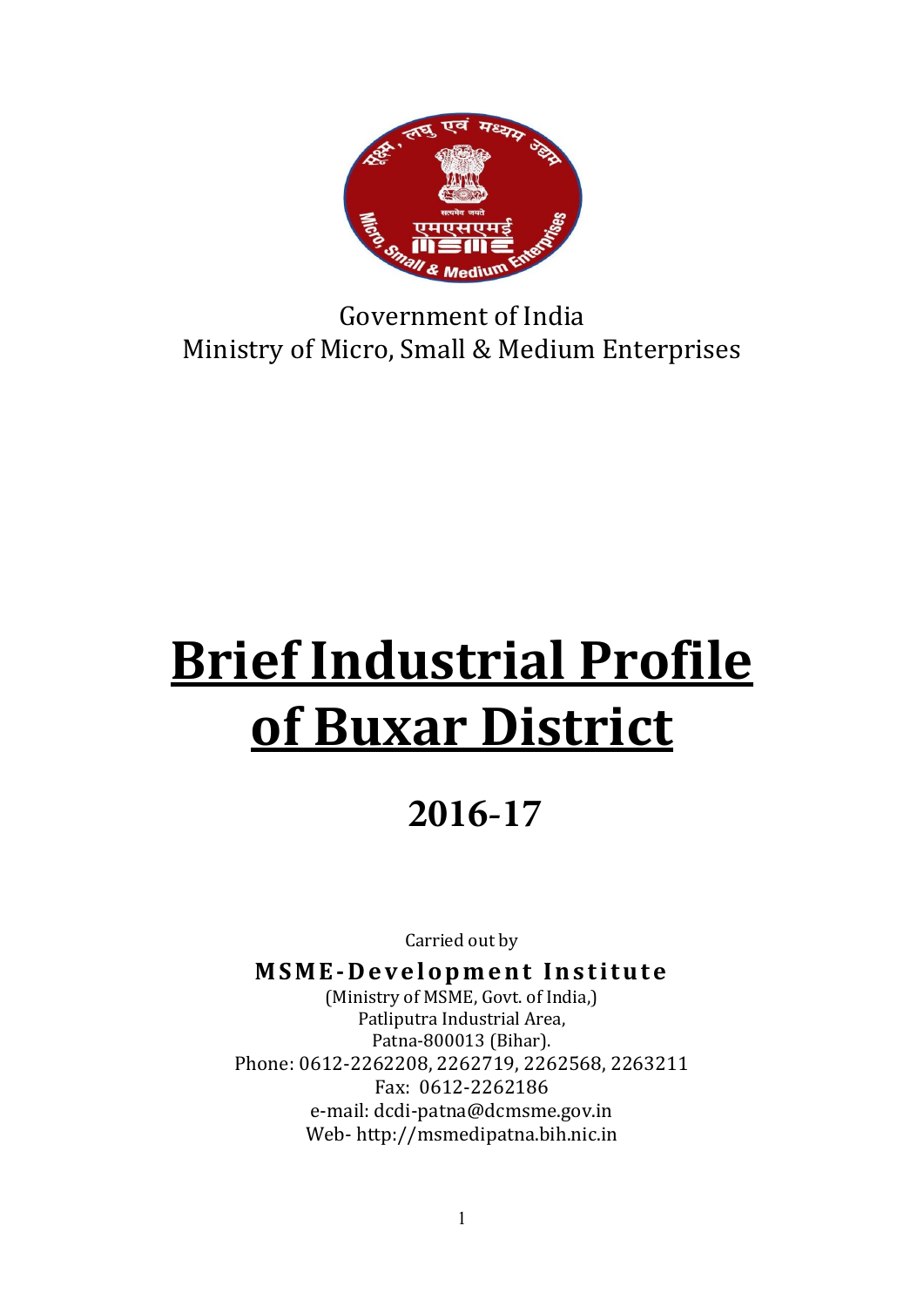#### **FOREWORD**

The Micro, Small & Medium Enterprises Development Institute, Patna has prepared an Industrial Profile of Buxar, District Bihar. The objective to prepare the Industrial profile of the district is to make the information readily available in respect of location, administrative set up, industrial area available, growth & trend of MSMEs, clusters etc to the existing as well as prospective entrepreneurs. The available data have been compiled and the profile is prepared. It is expected that this industrial profile will be useful for Government & non-government promotional & developmental agencies engaged in promotion and development of MSMEs in Buxar, District Bihar.

I take this opportunity to express my gratitude to the officers of  $O/O$  the Department of Industries, Govt. of Bihar, General Manager, District Industry Centre and Bihar Industrial Area Development Authority (BIADA) for extending their co-operation in preparing this Industrial Profile.

I also place on record my appreciation to Shri Ramesh Kumar, Asstt. Director (E.I.) and Shri Ravi Kant, Asstt. Director (E.I.) of this Institute for their hard work in bringing out report in this form.

> $(A. R. Gokhe)$ Director

Date: 29.03.2017 Place: Patna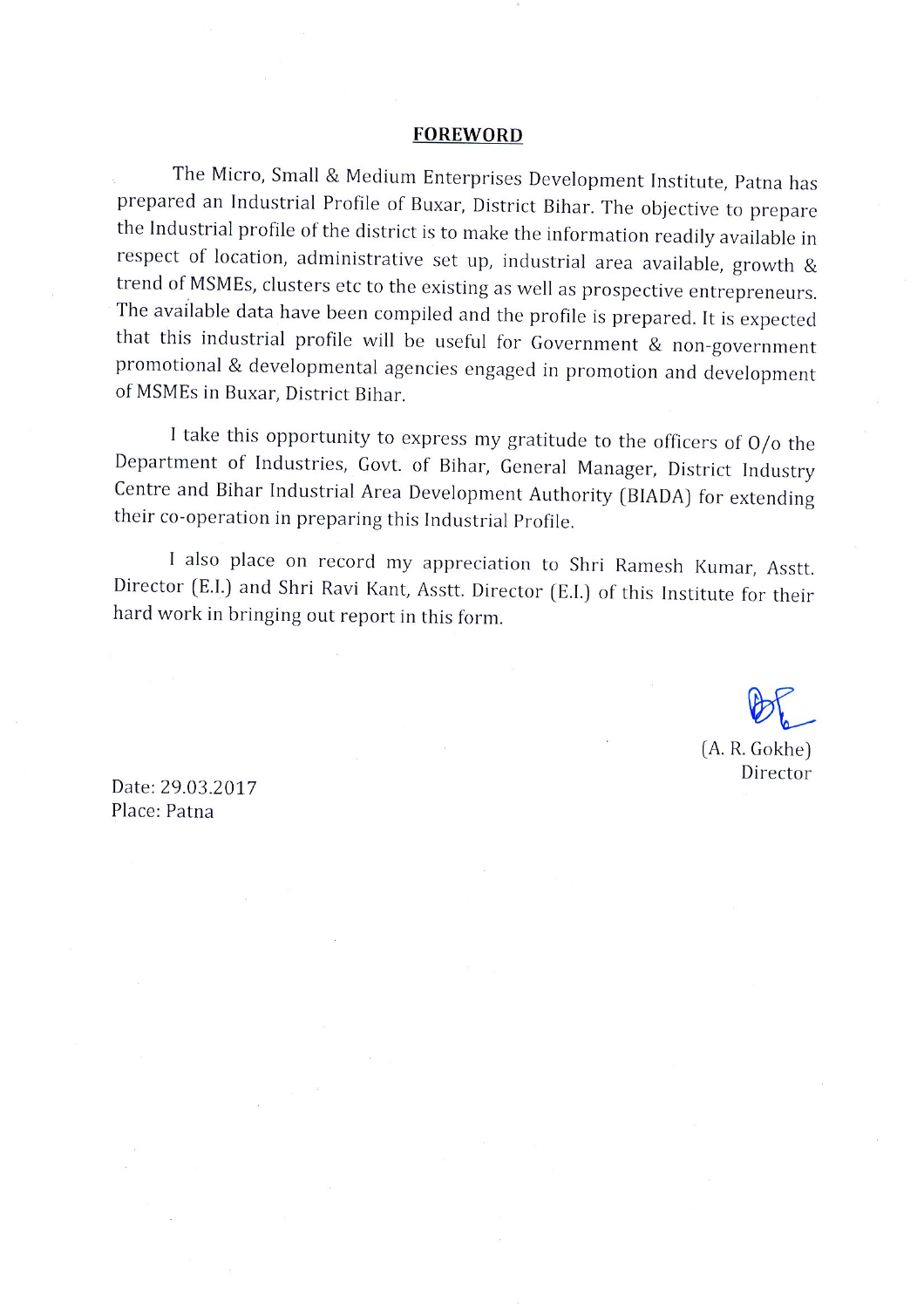| S. No.           | <b>Topic</b>                                                                     | Page No. |
|------------------|----------------------------------------------------------------------------------|----------|
| 1.               | General Characteristics of the District                                          | 03       |
| 1.1              | Location & Geographical Area                                                     | 03       |
| 1.2              | Topography                                                                       | 03       |
| 1.3              | Availability of Minerals.                                                        | 03       |
| 1.4              | Forest                                                                           | 03       |
| 1.5              | Administrative set up                                                            | 03       |
| 2.               | District at a glance                                                             | 04-05    |
| 2.1              | Existing Status of Industrial Area in the District Buxar                         | 06       |
| 3.               | <b>Industrial Scenario Of Buxar</b>                                              | 06       |
| $\overline{3.1}$ | Industry at a Glance                                                             | 06       |
| 3.2              | Year Wise Trend Of Units Registered                                              | 06       |
| 3.3              | Details Of Existing Micro & Small Enterprises & Artisan Units<br>In The District | 07       |
| 3.4              | Large Scale Industries / Public Sector undertakings                              | 07       |
| 3.5              | Major Exportable Item                                                            | 08       |
| 3.6              | <b>Growth Trend</b>                                                              | 08       |
| 3.7              | Vendorisation/Ancillarisation of the Industry                                    | 08       |
| 3.8              | <b>Medium Scale Enterprises</b>                                                  | 08       |
| 3.8.1            | List of the units in Buxar & nearby Area                                         | 08       |
| 3.8.2            | Major Exportable Item                                                            | 08       |
| 3.9              | Service Enterprises                                                              | 08       |
| 3.9.1            | Potentials areas for service industry                                            | 08       |
| 3.10             | <b>Potential for new MSMEs</b>                                                   | 08       |
| 4.               | Existing Clusters of Micro & Small Enterprise                                    | 09       |
| 4.1              | Detail Of Major Clusters                                                         | 09       |
| 4.1.1            | Manufacturing Sector                                                             | 09       |
| 4.1.2            | Service Sector                                                                   | 09       |
| 4.2              | Details of Identified cluster                                                    | 09       |
| 5.               | General issues raised by industry association during the course<br>of meeting    | 09       |
| 6                | Steps to set up MSMEs                                                            | 09       |
| 7.               | Additional information if any                                                    | 11       |

# Contents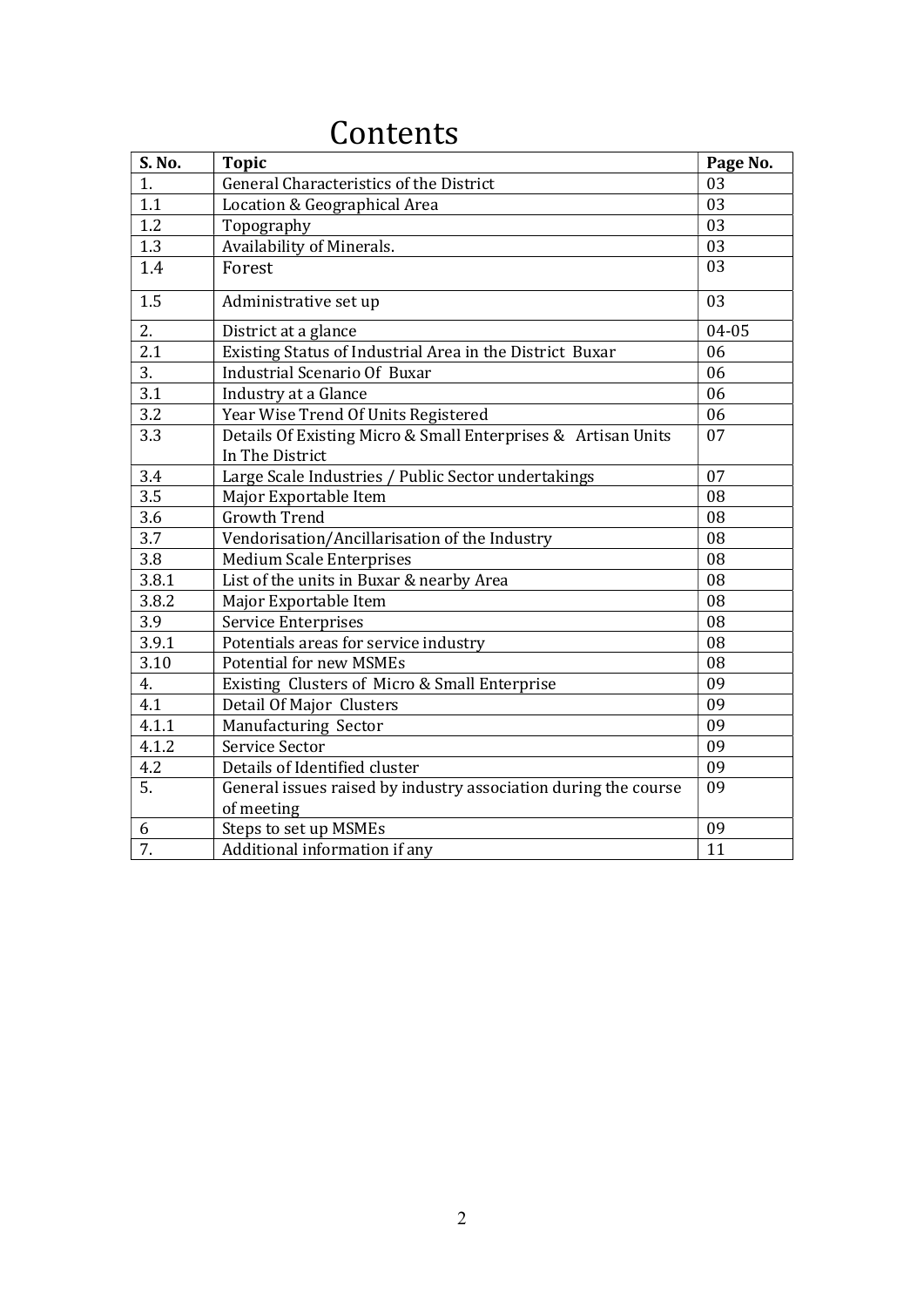# Brief Industrial Profile of BUXAR District

#### 1. General Characteristics of the District

#### 1.1 Location & Geographical Area.

BUXAR district was formed on 17th March, 1991. Prior to that it was a subdivision of Bhojpur district. It is the gateway of U.P. It is situated on river Ganga. It has got fertile soil and abundant water suitable for agriculture. It is situated at the west end of Bihar and bounded by Ganga river in the north and Rohtas District in the South and Gajipur (U.P.) in the west & Bhojpur District in the east. It is situated around 100 KM from Patna and 90 KM from Varanasi. It is situated at 25033'38" Latitude and 83058'50" longitude. The geographical area of district is 1623.83 sq.km and the total population is 1551493. The density of population is 955 sq.km per person.

#### 1.2 Topography

Buxar district has got almost plain area which is suitable for agriculture. There are one big river ganga and other small river Chausa, which are helpful for irrigation in the agriculture. Total population of 1551493 in the district the literate population is 754309 around 50% people are engaged in cultivating and total number of industries 1448 upto 2010-11.

#### 1.3 Availability of Minerals.

District has no substantial deposit of minerals of commercial value

#### 1.4 FOREST

District has no substantial deposit of minerals of commercial value

#### 1.5 Administrative set up.

Buxar district has got two subdivision namely Sadar and Dumraon. 11 no. of blocks, 11 no of circles, 142 no. of Panchayat,1134 no. of villages and 02 number of municipalities.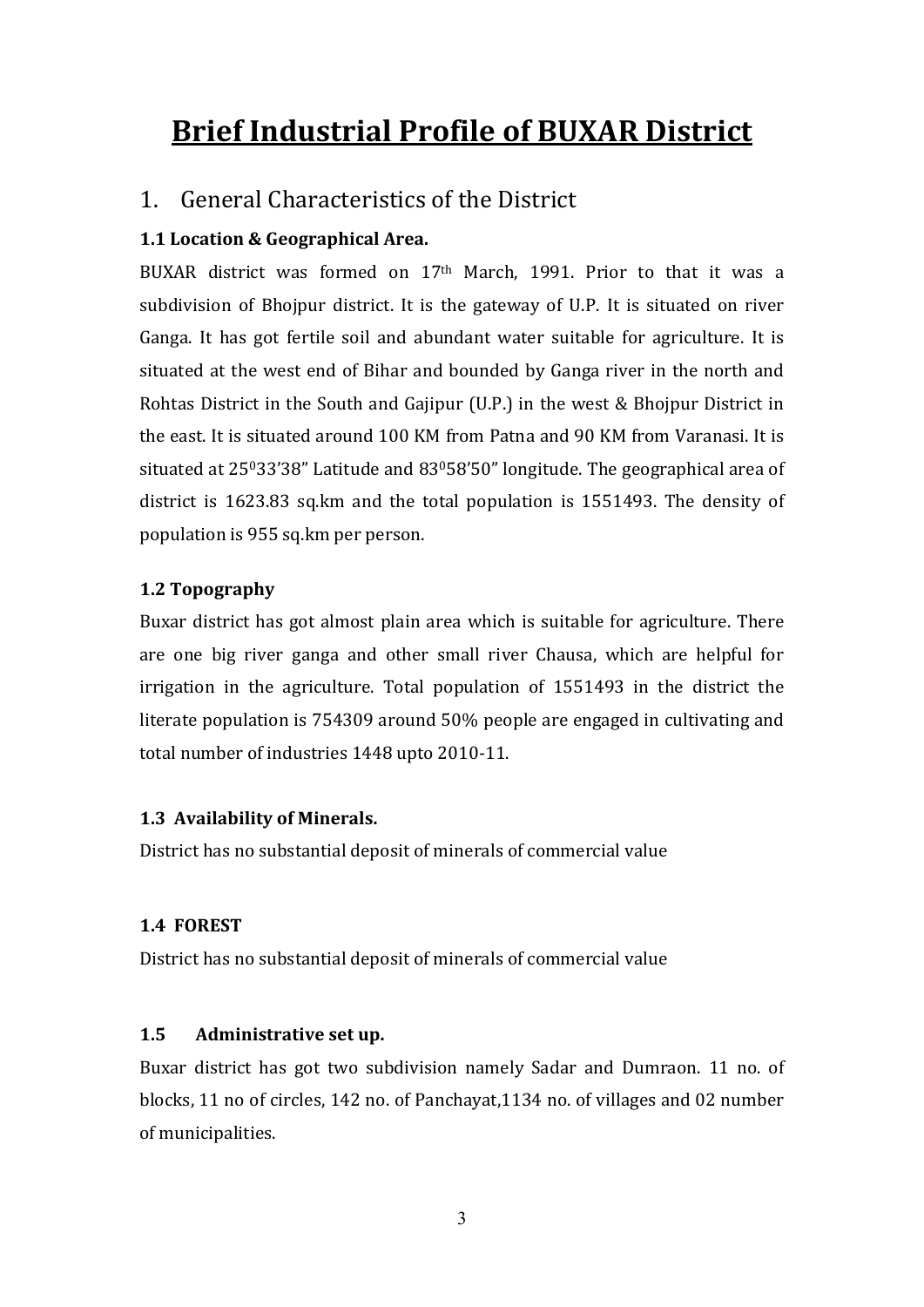# 2. District at a glance

| S.No      | Particular                            | Year                           | Unit                 | <b>Statistics</b> |  |  |
|-----------|---------------------------------------|--------------------------------|----------------------|-------------------|--|--|
| 1         | <b>Geographical features</b>          |                                |                      |                   |  |  |
| (A)       | Geographical Data                     |                                |                      |                   |  |  |
|           | i) Latitude                           | 2012                           | Degree               | 25033'38"         |  |  |
|           |                                       |                                |                      | to                |  |  |
|           | ii) Longitude                         | 2012                           |                      | 83058'50"         |  |  |
|           | iii) Geographical Area                | 2012                           | Sq.KM                | 1623.83           |  |  |
| (B)       | <b>Administrative Units</b>           | 2012                           |                      |                   |  |  |
|           | i) Sub divisions                      | 2012                           |                      | 02                |  |  |
|           | ii) Tehsils                           | 2012                           |                      | 11                |  |  |
|           | iii) Sub-Tehsil                       | 2012                           |                      |                   |  |  |
|           | iv) Patwar Circle                     | 2012                           |                      | 79                |  |  |
|           | v) Panchayat Simitis                  | 2012                           |                      | 11                |  |  |
|           | vi) Nagar nigam                       | 2012                           |                      | $\Box$            |  |  |
|           | vii) Nagar Palika                     | 2012                           |                      | 02                |  |  |
|           | viii) Gram Panchayats                 | 2012                           |                      | 142               |  |  |
|           | xi) Revenue villages                  | 2012                           |                      | 1134              |  |  |
|           | x) Assembly Area                      | 2012                           |                      | 03                |  |  |
| 2.        | Population                            |                                |                      | 17,06,352         |  |  |
| (A)       | Sex-wise                              |                                |                      | 17,06,352         |  |  |
|           | i) Male                               | 2011                           |                      | 8,87,977          |  |  |
|           | ii) Female                            | 2011                           |                      | 8,18,375          |  |  |
| (B)       | <b>Rural Population</b>               | 2011                           |                      | 15,41,853         |  |  |
| 3.        |                                       | <b>Agriculture</b>             |                      |                   |  |  |
| A.        | Land utilization                      |                                |                      |                   |  |  |
|           | i) Total Area                         | 2010-11                        | Acre<br>$\mathbf{u}$ | 164476.75         |  |  |
|           | ii) Forest cover                      | 2010-11                        | $\mathbf{u}$         | Nil<br>30148.72   |  |  |
|           | iii) Non Agriculture Land             | 2010-11                        | $\mathbf{u}$         |                   |  |  |
|           | v) cultivable Barren land             | 2010-11                        |                      | 25016.34          |  |  |
| 4.        |                                       | <b>Forest</b>                  |                      |                   |  |  |
|           | (i) Forest                            | 2010-11                        | Ha.                  | Nil               |  |  |
| 5.        |                                       | <b>Livestock &amp; Poultry</b> |                      |                   |  |  |
| A.        | <b>Cattle</b>                         |                                |                      |                   |  |  |
|           | i) Cows                               | 2007                           | Nos.                 | 254255            |  |  |
|           | ii) Buffaloes                         | 2007                           | Nos.                 | 189893            |  |  |
| <b>B.</b> | <b>Other livestock</b>                |                                |                      |                   |  |  |
|           | i) Goats                              | 2007                           | Nos.                 | 70833             |  |  |
|           | ii) Pigs                              | 2007                           | Nos.                 | 12333             |  |  |
|           | iii) Dogs & Bitches                   | 2007                           | Nos.                 | 130620            |  |  |
|           | iv) Railways                          |                                |                      |                   |  |  |
|           | i) Length of rail line                | 2010-11                        | Kms                  | 48                |  |  |
|           | V) Roads                              |                                |                      |                   |  |  |
|           | (a) National Highway                  | 2010-11                        | Kms                  |                   |  |  |
|           | (b) State Highway                     | 2010-11                        | Kms                  | 50                |  |  |
|           | (c) Main District Highway             | 2010-11                        | Kms                  | 320               |  |  |
|           | (d) Other district & Rural Roads      | 2010-11                        | Kms                  | 345               |  |  |
|           | (e) Rural road/ Agriculture Marketing | 2010-11                        | Kms                  | 52                |  |  |
|           | <b>Board Roads</b>                    |                                |                      |                   |  |  |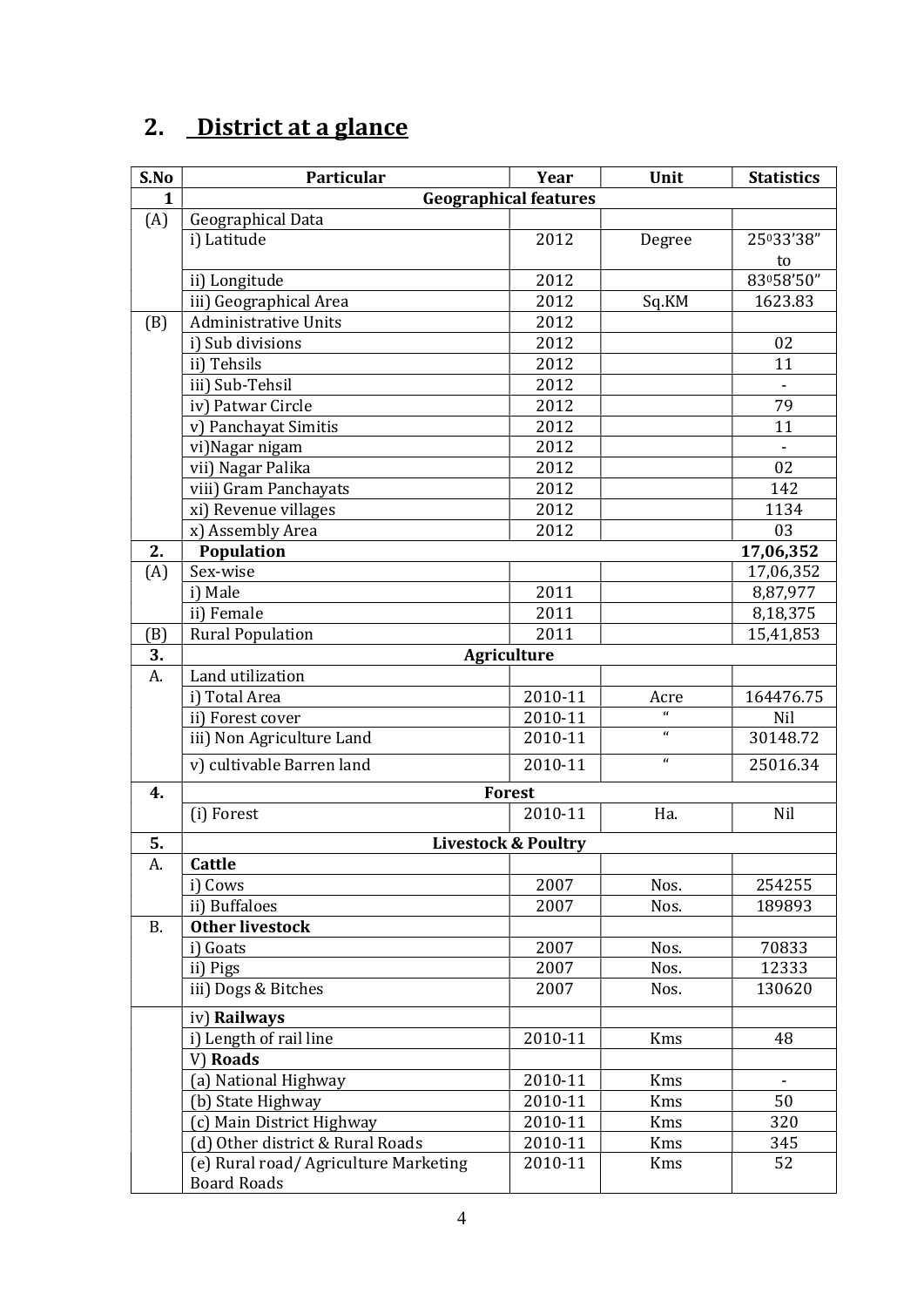| (f) Kachacha Road                        | 2010-11 | Kms         | 205                          |
|------------------------------------------|---------|-------------|------------------------------|
| (VI) Communication                       |         |             |                              |
| (a) Telephone connection                 | 2010-11 |             | $\qquad \qquad \blacksquare$ |
| (b) Post offices                         | 2010-11 | Nos.        | 204                          |
| (c) Telephone center                     | 2010-11 | Nos.        | 09                           |
| (d) Density of Telephone                 | 2010-11 | Nos./1000   |                              |
|                                          |         | person      |                              |
| (e) Density of Telephone                 | 2010-11 | No. per KM. | $\blacksquare$               |
| (f) PCO Rural                            | 2010-11 | No.         | ä,                           |
| $(g)$ PCO STD                            | 2010-11 | No.         | $\blacksquare$               |
| (h) Mobile                               | 2010-11 | No.         | $\overline{a}$               |
| (VII) Public Health                      |         |             |                              |
| (a) Allopathic Hospital                  | 2010-11 | No.         | 01                           |
| (b) Beds in Allopathic hospitals         |         | No.         | 50                           |
| (c) Ayurvedic Hospital                   |         |             |                              |
| (d) Beds in Ayurvedic hospitals          |         | No.         |                              |
| (e) Unani hospitals                      |         | No.         |                              |
| (f) Community health centers             |         |             |                              |
| (g) Primary health centers               |         | No.         | 21                           |
| (h) Dispensaries                         |         | No.         | 06                           |
| (i) Sub Health Centers                   |         |             | 18                           |
| (i) Private hospitals                    |         | No.         | 194                          |
|                                          |         |             |                              |
|                                          |         | No.         |                              |
|                                          |         | No.         |                              |
|                                          |         | No.         |                              |
| VIII) Banking commercial                 |         |             |                              |
| (a) Commercial Bank                      |         | Nos.        | 54                           |
| (b) rural Bank Products                  |         | Nos.        | 30                           |
| (c) Co-Operative bank products           |         | Nos.        | 08                           |
| (d) PLDB Branches                        |         | Nos.        | Nil                          |
| (IX) Education                           |         |             |                              |
| (a) Primary school                       |         | Nos.        | 658                          |
| (b) Middle schools                       |         | Nos.        | 164                          |
| (c) Secondary & senior secondary schools |         | Nos.        | 70                           |
| (d) Colleges                             |         | Nos.        | 15                           |
| (e) Technical University                 |         | Nos.        | Nil                          |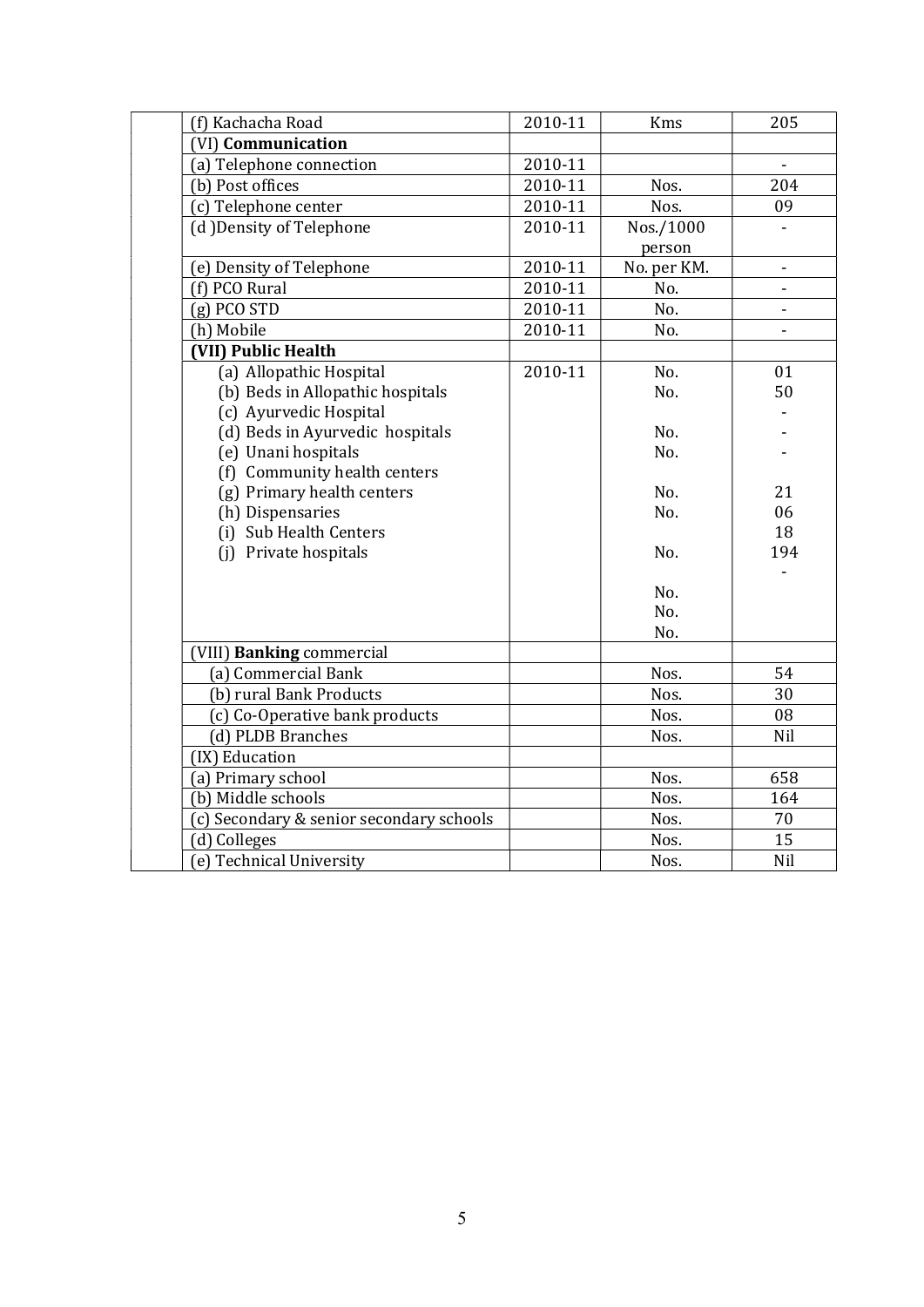| S.<br>N <sub>o</sub> | Name of<br>Ind. Area | Land<br>acquired<br>(In<br>hectare) | Land<br>develope<br>d<br>(In<br>hectare) | Prevaili<br>ng Rate<br>Per Sqm<br>(In Rs.) | No of<br><b>Plots</b> | No of<br>allotted<br><b>Plots</b> | No of<br><b>Vacant</b><br><b>Plots</b> | No. of Units<br>in Operation |
|----------------------|----------------------|-------------------------------------|------------------------------------------|--------------------------------------------|-----------------------|-----------------------------------|----------------------------------------|------------------------------|
|                      | Buxar                | 50.22                               | 10.36                                    | 396.58                                     | 151                   | 148                               |                                        | 40                           |

#### 2.1 Existing Status of Industrial Areas in the District Buxar: N.A.

Source:- BIADA

#### 3. INDUSTRIAL SCENERIO OF BUXAR

#### 3.1 Industry at a Glance

| Sr<br>No | Head                                                                               | Unit    | Particulars |
|----------|------------------------------------------------------------------------------------|---------|-------------|
| 1.       | REGISTERED INDUSTRIAL UNIT                                                         | NO.     | 837         |
| 2.       | TOTAL INDUSTRIAL UNIT                                                              | NO.     | 1000        |
| 3.       | REGISTERED MEDIUM & LARGE UNIT                                                     | NO.     | $4 + 1$     |
| 4.       | ESTIMATED AVG. NO. OF DAILY WORKER<br>EMPLOYED IN SMALL SCALE<br><b>INDUSTRIES</b> | NO.     | <b>NA</b>   |
| 5.       | EMPLOYMENT IN LARGE AND MEDIUM<br><b>INDUSTRIES</b>                                | NO.     | <b>NA</b>   |
| 6.       | NO. OF INDUSTRIAL AREA                                                             | NO.     | <b>NA</b>   |
| 7.       | TURNOVER OF SMALL SCALE IND.                                                       | IN LACS | <b>NA</b>   |
| 8.       | TURNOVER OF MEDIUM & LARGE SCALE<br><b>INDUSTRIES</b>                              | IN LACS | NA          |

#### 3.2 YEAR WISE TREND OF UNITS REGISTERED

|       | <b>YEAR</b> | <b>NUMBER OF</b><br><b>REGISTERED</b><br><b>UNITS</b> | <b>EMPLOYMENT</b> | <b>INVESTMENT</b><br>(lakh Rs.) |
|-------|-------------|-------------------------------------------------------|-------------------|---------------------------------|
| Up to | 1984-85     | 18                                                    | 67                | 30.98                           |
|       | 1985-86     | 29                                                    | 125               | 57.75                           |
|       | 1986-87     | 10                                                    | 31                | 24.63                           |
|       | 1987-88     | 29                                                    | 122               | 34.24                           |
|       | 1988-89     |                                                       |                   | 12.47                           |
|       | 1989-90     |                                                       |                   | 21.70                           |
|       | 1990-91     |                                                       |                   | 15.64                           |
|       | 1991-92     |                                                       |                   | 16.78                           |
|       | 1992-93     |                                                       |                   | 11.09                           |
|       | 1993-94     |                                                       |                   | 10.34                           |
|       | 1994-95     |                                                       |                   |                                 |
|       | 1995-96     |                                                       |                   |                                 |
|       | 1996-97     |                                                       |                   |                                 |
|       | 1997-98     |                                                       |                   |                                 |
|       | 1998-99     | 72                                                    | 279               | 61.51                           |
|       | 1999-2000   | 63                                                    | 389               | 72.81                           |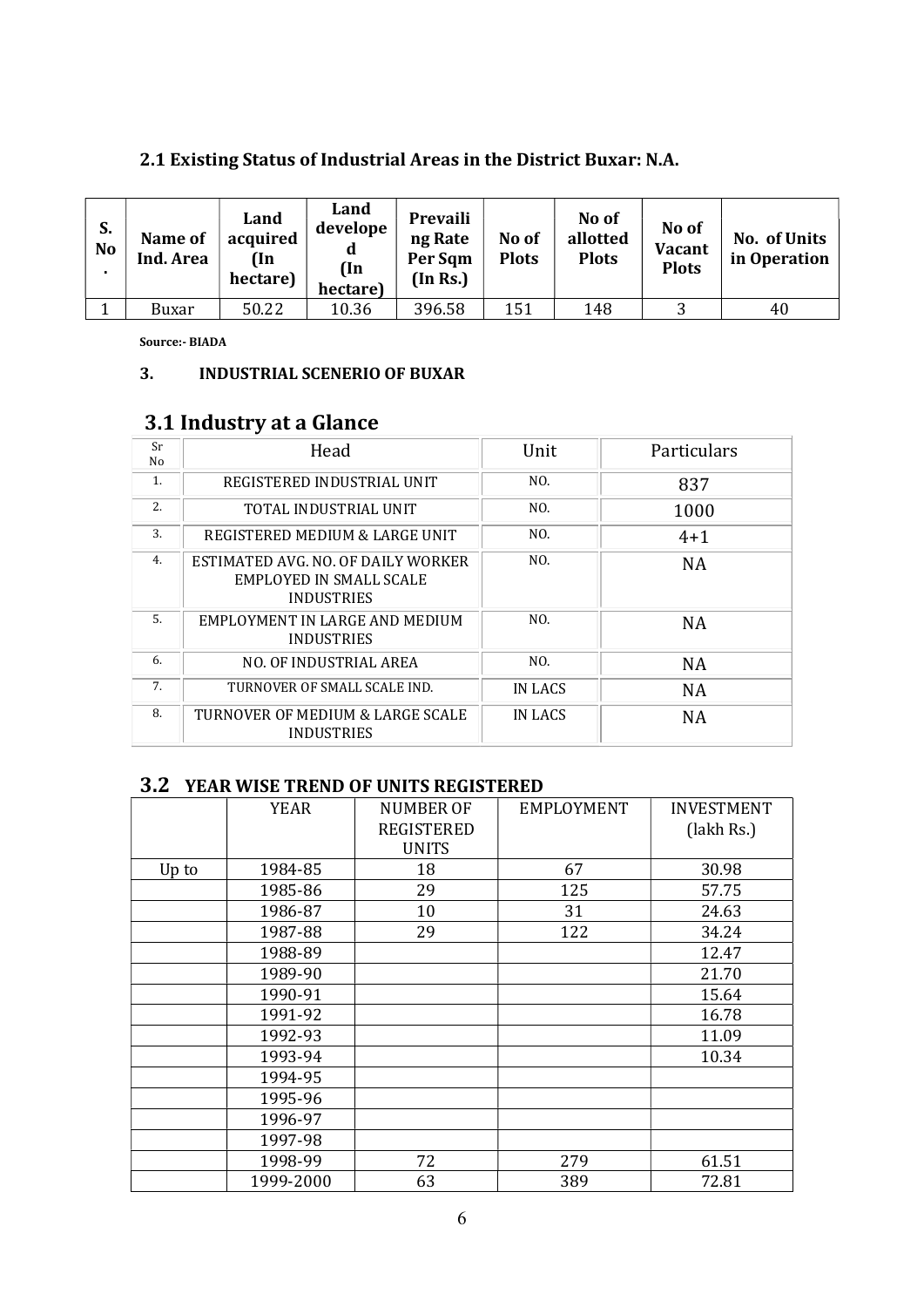| 2000-01      | 61    | 137  | 73.02   |
|--------------|-------|------|---------|
| 2001-2002    | 79    | 271  | 99.18   |
| 2002-03      | 74    | 192  | 9.180   |
| 2003-04      | 79    | 180  | 11550   |
| 2004-05      | 79    | 201  | 153.66  |
| 2005-06      | 59    | 210  | 221.71  |
| 2006-07      | 172   | 502  | 412.28  |
| 2007-08      | 181   | 563  | 439.19  |
| 2008-09      | 175   | 515  | 425.26  |
| 2009-10      | 178   | 555  | 409.21  |
| 2010-11      | 172   | 521  | 493.23  |
| 2011-12      | 138   | 420  | 279.74  |
| 2012-13      | 79    | 418  | 299.19  |
| 2013-14      | 167   | 518  | 1248.93 |
| 2014-15      | 111   | 722  | 3517.36 |
| <b>Total</b> | 1943` | 6593 | 8409.92 |

Source: DIC, Buxar

#### 3.3 DETAILS OF EXISTING MICRO & SMALL ENTERPRISES AND ARTISAN UNITS IN THE DISTRICT

| NIC CODE<br>NO. | TYPE OF                                      | <b>NUMBER</b> | <b>INVESTMENT</b> | <b>EMPLOYMENT</b> |
|-----------------|----------------------------------------------|---------------|-------------------|-------------------|
|                 | INDUSTRY                                     | OF UNITS      | (Lakh Rs.)        |                   |
| 20              | Agro based                                   | 123           | 4785.35           | 996               |
| 22              | Soda water                                   |               |                   |                   |
| 23              | Cotton textile                               |               |                   |                   |
| 24.             | Woolen, silk & artificial Thread             | 02            | 1.05              | 07                |
|                 | based clothes.                               |               |                   |                   |
| 25.             | Jute & jute based                            |               |                   |                   |
| 26.             | Ready-made garments & embroidery             | 25            | 25.69             | 106               |
|                 |                                              |               |                   |                   |
| 27.             | Wood/wooden based furniture                  | 76            | 104.09            | 178               |
| 28.             | Paper & Paper products                       | 02            | 1.01              | 02                |
| 29.             | Leather based                                | 01            | 1.00              | 04                |
| 31.             | Chemical/Chemical based                      | 10            | 67.16             | 48                |
| 30.             | Rubber, Plastic & petro based                | 03            | 0.89              | 06                |
| 32.             | Mineral based                                | 07            | 257.00            | 109               |
| 33.             | Metal based (Steel Fab.)                     | 37            | 68.42             | 132               |
| 35.             | Engineering units                            | 07            | 10.21             | 15                |
| 36.             | Electrical machinery and transport equipment | 04            | 0.64              | 10                |
| 97.             | Repairing & servicing                        | 98            | 34.57             | 184               |
| 01.             | Others                                       | 100           | 181.25            | 378               |
|                 | <b>TOTAL</b>                                 | 495           | 5538.33           | 2175              |

Source: DIC , Buxar

#### 3.4 Large Scale Industries / Public Sector undertakings:

Siddhashram Rice Mills Cluster Pvt Ltd

#### 3.5 Major Exportable Item: Rice

#### 3.6 Growth Trend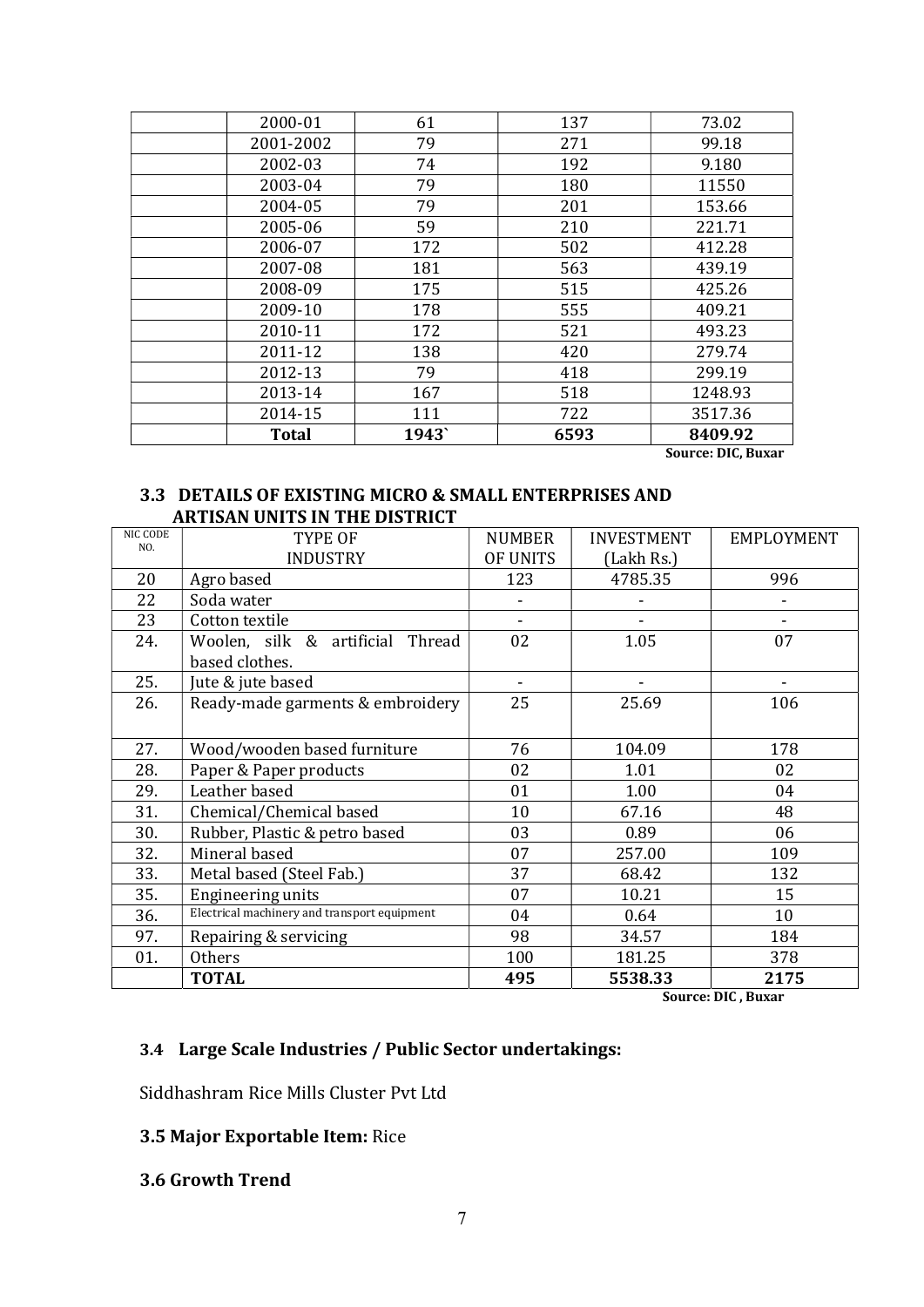There is arising trend agro based industries in the district. Beside this substantial number of repairing and servicing unit has also come up.

#### 3.7 Vendorisation / Ancillarisation of the Industry

There is no large and medium scale industry in the district and as such no vendorisation/ Ancillarisation of Industry is not existence in the district.

#### 3.8. Medium Scale Enterprises

#### 3.8.1

| S. No. | Name of Unit                |
|--------|-----------------------------|
|        | Amrapali Biotech Pyt Ltd    |
|        | Mums Mega Food Park Pvt Ltd |
|        | Kusum Rice Mill             |

#### 3.8.2 Major Exportable Item: Rice

#### 3.9 Service Enterprises

Substantial number of enterprise in the district belong to service enterprises among them important activities are from Repairing and Automobile, Electronic Items, Computer Hardware, Maintenance DTP and Screen Printing, Cutting and tailoring, AC Repairing, Servicing, etc.

#### 3.9.2 Potential Area for Service industries

AGRICULTURE BASED: Flour Mill, Rice Bran Oil, Tomato Ketchup, Cold Storage

DEMAND BASED: Engineering Works, Motor Vehicle Service, Mobile Repairing Service.

#### 3.10 Potential for new MSMEs

There is potential of growth in food processing sector in the district. Rice Mill, Automobile repairing workshop packaged drinking water, enterprises had got potential in the district. Food processing industries like Jam, Jelly, Murabba, Pickets Sauce , squas have got good potential. l

#### 4. Existing Clusters of Micro & Small Enterprise

#### 4.1 DETAIL OF MAJOR CLUSTERS: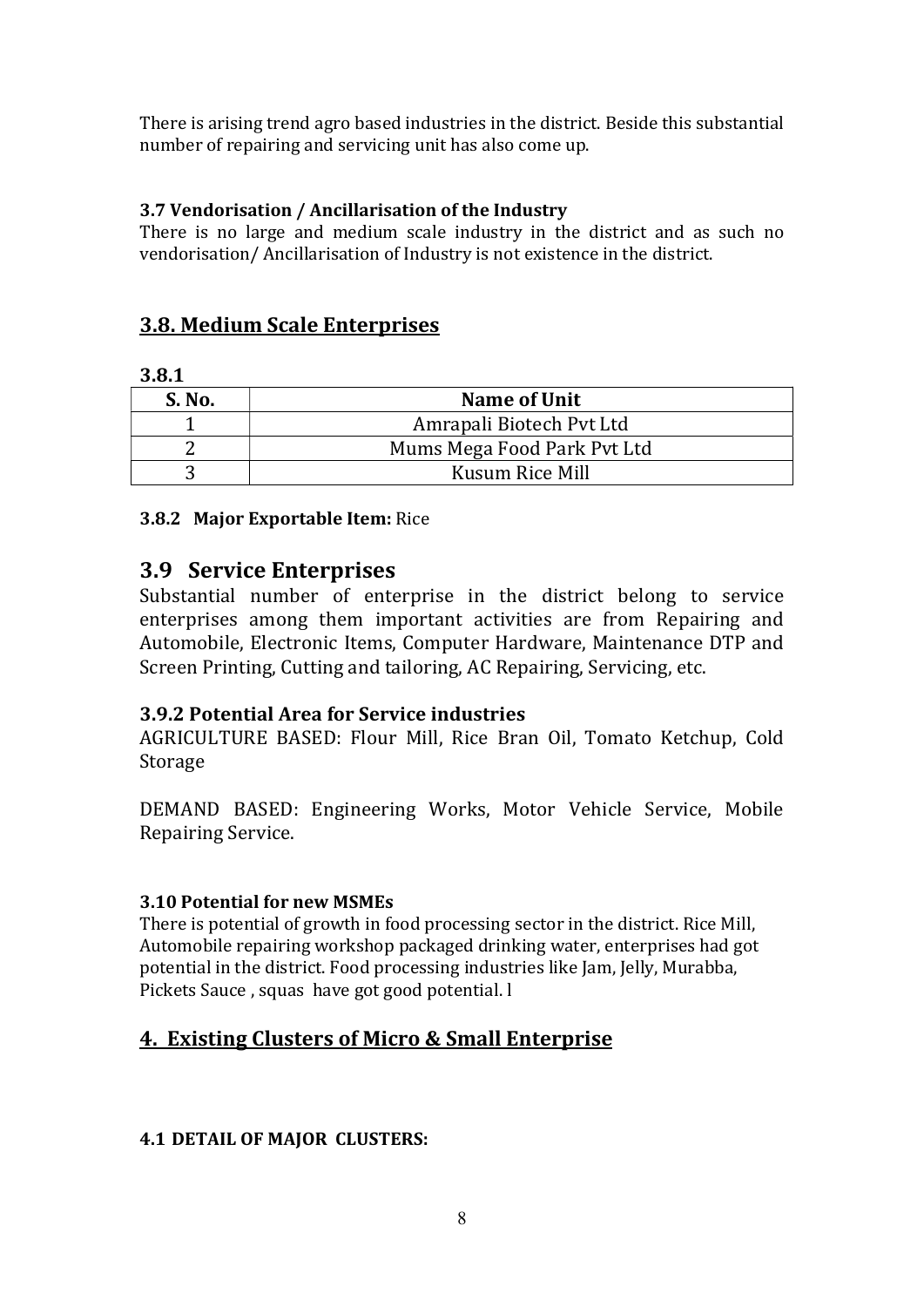#### 4.1.1 Manufacturing Sector: Rice Mill Cluster

#### 4.1.2 Service Sector : Printing Press, STD Booth

#### 4.2 Details for Identified cluster: N.A.

#### 5. General issues raised by industry association during the course of meeting

- 1. Rice Mill Association Buxar are facing electricity problems.
- 2. Chamber of Commerce Buxar feels need of marketing support required for micro units.

### 6. STEPS TO SET UP MSMEs

Following are the brief description of different agencies for rendering assistance to the entrepreneurs:

|      | <b>Type of assistance</b>           | Name and address of agencies                      |
|------|-------------------------------------|---------------------------------------------------|
| S.No |                                     |                                                   |
|      |                                     |                                                   |
|      |                                     |                                                   |
| 1.   | <b>Provisional Registration</b>     | General Manager, District Industrial              |
|      | Certificate                         | Centre, Buxar                                     |
|      | $(EM-1)$ & Permanent                |                                                   |
|      | Registration Certificate (EM-II)    |                                                   |
|      |                                     |                                                   |
| 2.   | Identification of Project Profiles, | 1. Director, MSME-DI, Patliputra                  |
|      | techno-economic and                 | Industrial Area, Patna-800013.                    |
|      | managerial consultancy services,    | 2. General Manager, District Industries           |
|      | market survey and economic          | Centre, BUXAR                                     |
|      | survey reports.                     | 3. Khadi Village and Industries                   |
|      |                                     | Commission, Patna.                                |
| 3.   | Land and Industrial shed            | Managing Director, Bihar Industrial               |
|      |                                     | Area Development Authority 1 <sup>st</sup> floor, |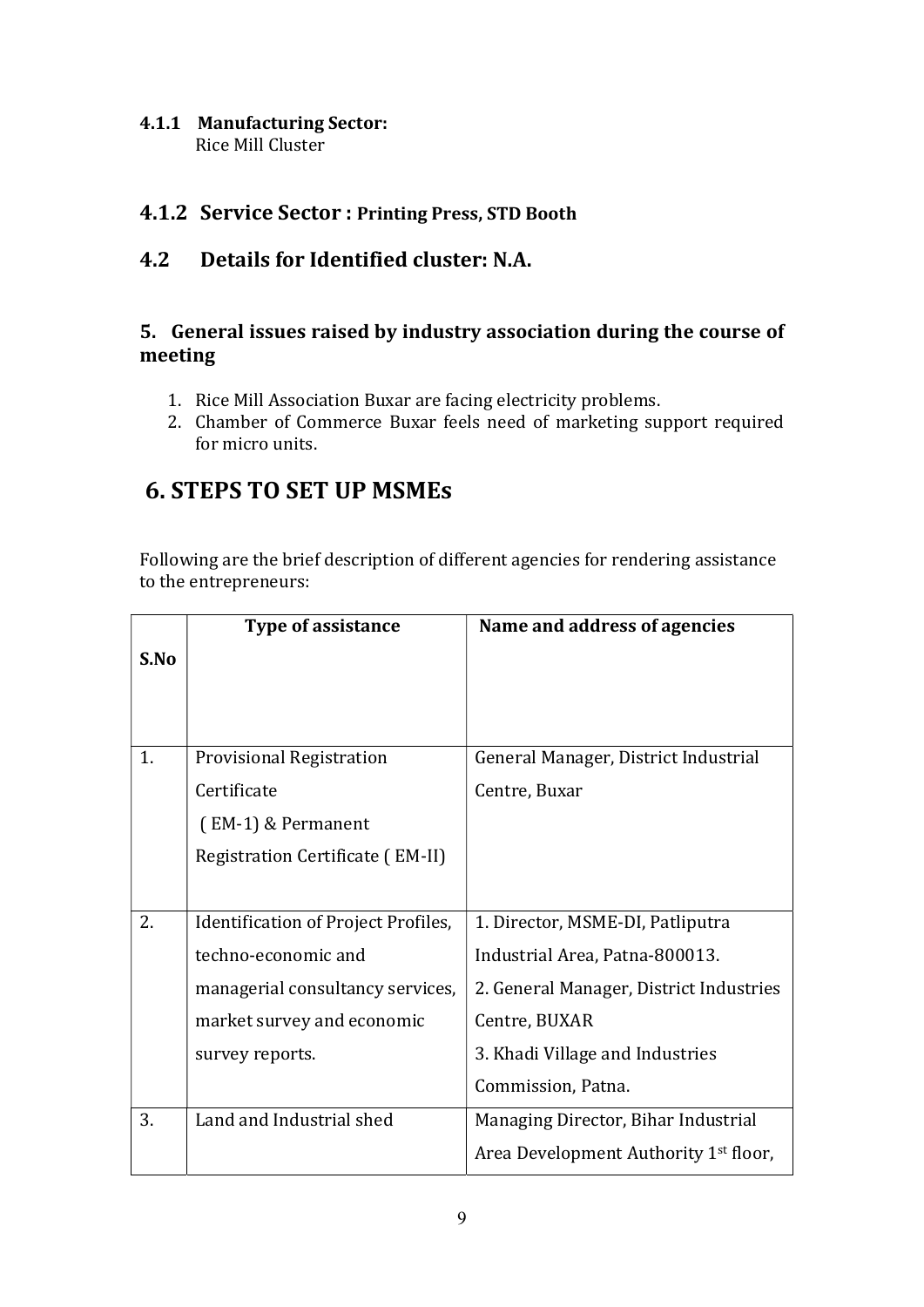|     |                                | Udyog Bhawan, East Gandhi Maidan,        |
|-----|--------------------------------|------------------------------------------|
|     |                                | Patna-800004                             |
| 4.  | Financial Assistance           | 1. All Commercial Banks in the Buxar     |
|     |                                | District.                                |
|     |                                | 2. Bihar State Financial Corporation 5th |
|     |                                | floor, Indira Bhawan, Ramchalitra        |
|     |                                | Patna, Bailey Road, Patna-1              |
| 5.  | For raw materials under Govt.  | Branch Manager, National Small           |
|     | Supply                         | Industry Corporation Ltd., 104 1st       |
|     |                                | Floor, Manna Suriti Complex, Doctors     |
|     |                                | Colony, Kankarbagh, Patna-20             |
| 6.  | Plant and machinery under hire | Do                                       |
|     | / purchase basis.              |                                          |
|     |                                |                                          |
| 7.  | Power/Electricity              | Assistant Engineer, Bihar State          |
|     |                                | Electricity Board of Concerned Area.     |
|     |                                |                                          |
| 8.  | Technical Know-how.            | 1. Director, MSME-DI, Patliputra         |
|     |                                | Industrial Area, Patna-13                |
|     |                                | 2. General Manager, DIC, Buxar           |
|     |                                | 3. Khadi Village and Industries          |
|     |                                | Commission, Patna.                       |
|     |                                |                                          |
| 9.  | Quality & Standard             | Bureau of India standards (BIS)          |
|     |                                | Patliputra Industrial Area, Patna-13     |
|     |                                |                                          |
| 10. | Marketing / Export Assistance  | 1. Director, MSME-DI, Patliputra         |
|     |                                | Industrial Area, Patna-13                |
|     |                                | 2. Branch Manager, National Small        |
|     |                                | Industry Corporation Ltd. 104, 1st       |
|     |                                | floor, Manna Surti Complex, Doctors      |
|     |                                | Colony, Kankarbagh, Patna-20             |